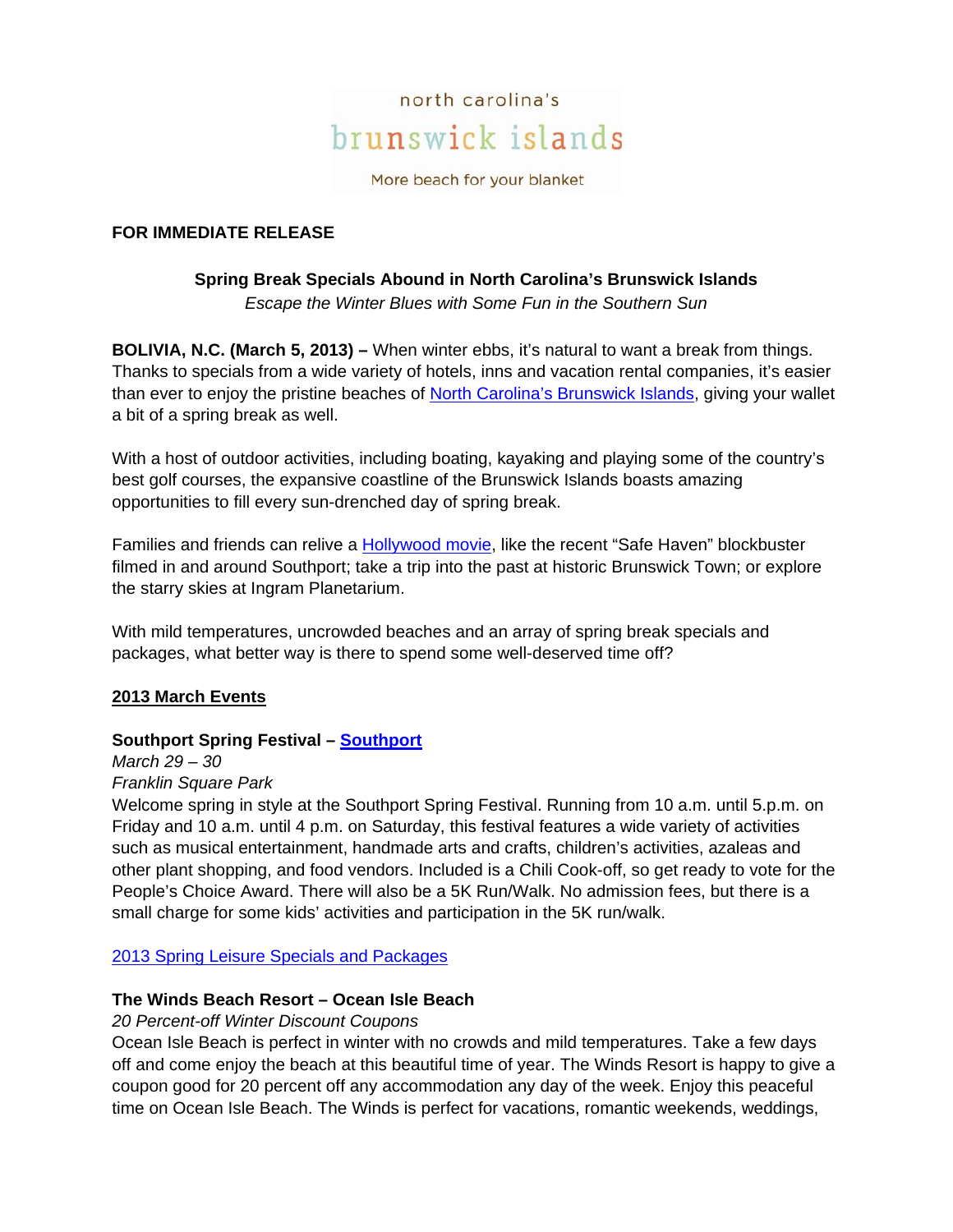honeymoons, reunions, golf packages and weekend getaways. Valid January 1 through March 27, 2013.

*Island Kayak Adventure Package – From \$211 Per Person/Double Occupancy*  Kayak the serene salt marshes of the Intercostal Waterway, a rarely seen world of pristine wetlands and native wildlife. Two night's lodging, a welcome basket, a three-hour kayak tour, dinner for two at one of two great restaurants, bikes to explore the island and a hot breakfast buffet for two each morning. Valid from March 15 to June 7, 2013. Arrive any day of the week. Two-night minimum, 14 nights maximum.

### *Free Night Special*

Get seven days for the price of six. Oceanfront rooms and suites (with kitchens) overlooking palms, tropical gardens and the breathtaking island beach include: a hot breakfast buffet, three pools (one indoor heated pool), resort cottages, tiki bar and dining area. Offer is good anytime. Not valid on existing reservations, may not be combined with other offers. Arrive any day of the week. Seven nights minimum, 14 nights maximum. Valid on any room type.

# **Brunswickland Realty – Holden Beach**

# *Oceanfront and Island Rentals \$75 to \$200 a Night*

Enjoy a large variety of island homes on beautiful Holden Beach. Spend spring or Easter break with the family at Holden Beach, voted "#1 Family Beach" in the United States. Enjoy a quiet walk on the beach, or experience the tranquility of the Easter Sunday morning sunrise service on the beach. Any month in spring at Holden Beach is the perfect time of year to be at the coast. Discounts run from March 1 through May 19, based on availability.

### **Robert Ruark Inn – Southport**

### *Movie Magic in Southport at the Robert Ruark Inn*

In celebration of the release of the movie "Safe Haven," the Robert Ruark Inn is proud to offer guests who reserve a two-night stay a lunch certificate at the local bistro where one of the romantic luncheon scenes was filmed. The offer is good for stays Monday through Thursday in April and May. Guests need to mention this offer when booking. Certificates are \$25 and not redeemable for cash. Property amenities include: antique-filled rooms, fireplaces, private spalike baths, AVEDA bath products, use of bicycles, full gourmet breakfast, afternoon wine and cheese, two rocking porches, brick courtyard and complimentary tour around Southport aboard the inn's electric street cart. Located in historic Southport within easy walking distance to the waterfront, eateries, shops, museums and more.

# **Ocean Isle Inn – Ocean Isle Beach**

# *Pamper Package \$459, March 1 - May 23, 2013*

Enjoy two nights with a loved one in oceanfront accommodations (deduct \$40 from the package for sound view accommodations) and have a romantic dinner at Sharky's Waterfront Restaurant or Pogies Waterfront Bar and Grill. Then get pampered at Right Touch Therapy with a relaxing massage. Rates include all taxes. Gratuity not included for dinner.

### **Sloane Realty Vacations – Ocean Isle Beach and Sunset Beach**

### *Like the Facebook Page and Save on Vacation Packages*

Save \$50 off Ocean Isle or Sunset Beach vacation rentals this year. The deals start by liking the Sloane Vacation Facebook page. Fans will be able to search rental inventory and book trips through Facebook with a special promotional code. Not only will people save instantly, Sloane